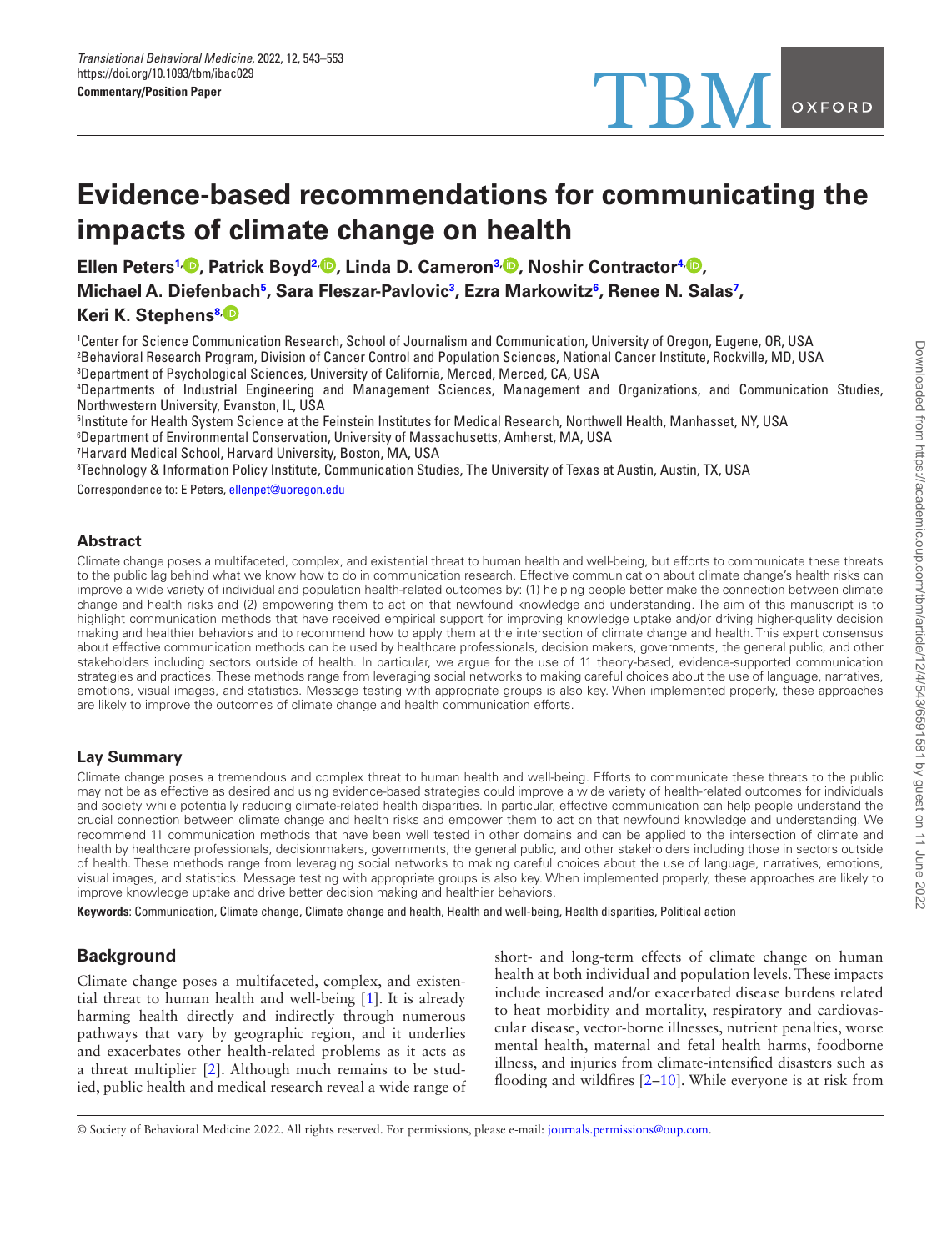the health harms of climate change, certain populations disproportionately bear the brunt, such as those with comorbidities, low income communities, children and older persons, and those with health inequities from structural racism (e.g., Latinos, Black, Indigenous, and other people of color). Climate change also threatens the achievement of high-quality health care through its effects on supply chains, power delivery, health care utilization, and damage to health system infrastructure [[11](#page-8-0)]. To put it succinctly: No aspect of human functioning and life will be left untouched over the coming decades as anthropogenic climate change radically reshapes the biogeophysical, economic, social, cultural, psychological, and health systems that we rely on for health [\[1\]](#page-7-0).

Human-caused greenhouse gas emissions are driving climate change, largely through the burning of fossil fuels [\[3\]](#page-7-2). An equitable transition away from fossil fuels is costeffective, especially when considering avoided health harms [5–10]. For example, renewable energy sources like wind and solar produce local, near-term health benefits today through reduced air pollution. Thus, the interventions needed to address the root causes of climate change exist, but a lack of political and collective will to act in the next decade may push the goals of the Paris Agreement outside our reach [[1,](#page-7-0) [3\]](#page-7-2).

Despite the evidence about the health harms of climate change, efforts to communicate them to the public and decision makers lag behind what we know how to do in communication research. Improved communication about these issues is needed to increase public and political demand for policies and actions so we can minimize the negative impacts of climate change on human well-being now and in the future [\[12\]](#page-8-1). Effective communication about climate change's health risks can improve a wide variety of individual and population health-related outcomes, including but not limited to:

- positive changes in individuals' health-related behaviors;
- improved public health in the face of compounding risks (e.g., climate-intensified disasters);
- shifts in how medical practitioners think about the shortand long-term environmental health risks their patients face, thus shaping treatment decisions;
- increased recognition of the interconnections between issues of health, environmental justice, and inequality [\[13\]](#page-8-2);
- reductions in the economic and human costs of future climate-change-induced disasters (e.g., through the promotion of adaptation and mitigation strategies); and
- increased advocacy behaviors from the public aimed at sharply escalating responsible government and corporate behaviors and policies [see, [\[14\]](#page-8-3) in this special issue]. This last factor may be the most important.

Thus, a critical need exists to develop, promote, and implement best practices for communicating the health risks associated with and exacerbated by climate change. It would certainly be easier if we could facilitate all-encompassing action on climate change by simply educating people about health-related climate risks, inequities, and mitigation strategies through familiar, top-down, "expert knows best" communication efforts. Yet, for a wide variety of reasons—well known to the social, behavioral, and communication sciences—effective communication on climate change and health, in fact, does not emerge in this manner [[15](#page-8-4)]. Fortunately, more effective communication strategies do exist that can be leveraged in this domain.

In this paper, we first briefly describe related lessons learned from the COVID-19 pandemic. We then argue for the use of eleven theory-based, evidence-supported communication strategies and practices. These communication approaches were developed and then tested across the pandemic and other medical and non-medical domains. Trusted messengers of all types—including healthcare professionals—can integrate these strategies and practices into their existing outreach, engagement, and communication efforts for two purposes: (1) to help people better make the connection between climate change and health risks in their own minds and (2) to empower them to act on that newfound knowledge and understanding. When implemented properly, these approaches are likely to improve the outcomes of our climate-change and healthcommunication efforts.

# **Lessons Learned from Covid-19**

The COVID-19 pandemic provided a tangible illustration of two important issues relevant to the linkage between climate change and health. First, human activity indeed affects our environment. Measures implemented to mitigate COVID-19's spread had significant positive—albeit temporary—effects on the environment. Lockdowns and lower economic activity, for example, reduced air pollution, water contamination, greenhouse gas emissions, and environmental noise [[16](#page-8-5), [17\]](#page-8-6). Second, communication lessons learned (and re-learned) during the pandemic point toward how we should (and should *not*) communicate about issues at the intersection of climate change and health. The most relevant lessons learned include:

- Evidence-based communication strategies exist. They can promote knowledge and prompt ameliorative action across multiple scales of decision making [[18](#page-8-7)].
- Healthcare professionals are trusted sources of information; messages they deliver can have great impact, both positive and negative [\[19](#page-8-8)].
- Actions to reduce negative consequences from getting worse (i.e., mitigation strategies) can be enforced from a "top-down" approach (e.g., government mandates) and/or motivated from the "bottom-up" (e.g., educating individuals). It is clear from the pandemic that top-down strategies are effective in that they can be enforced quickly and with a potential for high uptake of behaviors. However, top-down approaches are often socioeconomically unsustainable for long periods of time and may garner low acceptance depending on political and personal will. Bottom-up strategies, on the other hand, can take considerable time to enact and require high-quality engagement by local communities, households, and individuals [[20\]](#page-8-9). However, they also tend to emphasize autonomy—people feeling like they originate and control their own behaviors—and are key because they can empower individuals and lead to more effective and lasting behavior change [[21](#page-8-10)]. Thus, establishing a combination of top-down and bottom-up approaches, while assessing their separate and combined effects along the way, may prove best for facilitating climate-change mitigation and healthy behaviors.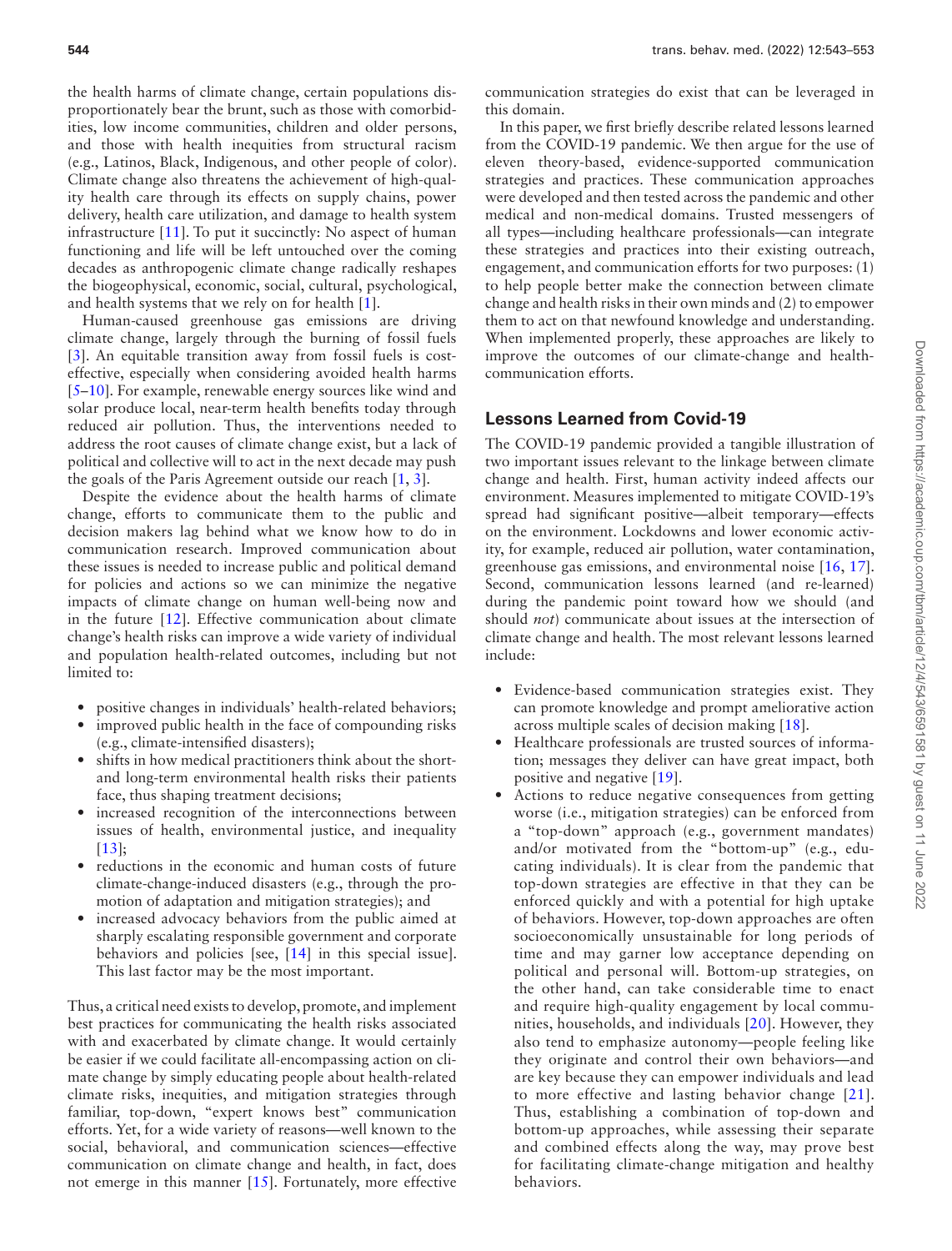In this paper, we highlight 11 communication methods that have received empirical support for improving knowledge uptake and/or driving higher-quality decision making and healthier behaviors at the individual level. We apply and extend these recommendations to inform communication efforts at the intersection of climate and health (see [Box](#page-2-0) [1](#page-2-0)). Based on past research in other domains, we expect the principles to be effective across communication audiences, whether between healthcare professionals and patients, family and friends, or corporations, governments, organizations, and other stakeholders.

#### <span id="page-2-0"></span>**Box 1. Summary of communication recommendations**

- 1. Communications need to come from trusted sources
- 2. Leveraging social networks is key to shaping who is influenced and how they are influenced
- 3. Establish and maintain social norms
- 4. Focus on belonging and empowerment
- 5. Use subtle, but powerful, language choices
- 6. Use emotions
- 7. Use visual images
- 8. Use narrative communication to bridge the gap between health and climate change
- 9. Present statistics to drive understanding of risk and motivate climate-friendly and healthier behaviors
- 10. Identify and reduce barriers to enacting health behaviors
- 11. Explicitly test messages with your target group

### **Communication Strategies with Strong Evidence for Improving Health Communication Efforts and Climate Change Outcomes**

#### Recommendation 1: communications need to come from trusted sources

How much one trusts the individual or group communicating about a health risk can drive how messages are attended to, processed, and acted upon. Ultimately, messages from trusted sources tend to be more persuasive [\[22](#page-8-11)], and people follow recommendations more when they come from a trusted person or group. Of course, climate-change messages (similar to COVID-19 messages) can be politically divisive [\[23](#page-8-12)], even when health communication co-occurs. Thus, it may be that getting messages from nonpartisan experts, such as scientists and healthcare professionals, is more likely to promote mitigative and adaptive actions when it comes to climate and health. Indeed, people report that primary care physicians are their most trusted source of information on the health harms of climate change [[24](#page-8-13)]. However, researchers disagree about trust in scientists. Some researchers find that trust in scientists has waned over time, at least among some groups [\[25](#page-8-14)]; others argue that the public continues to hold science and scientists in high regard [\[26](#page-8-15)]. Regardless, experimental evidence highlights that messages from climate scientists concerning climate effects have had no effect or negative effects on public perceptions [\[27\]](#page-8-16), perhaps because people simply expected such messages from them (although this

study did not test climate-related health messages). Getting a climate-effect message from other sources may be more surprising. Consistent with this power of surprise, getting the same climate-effects messages from military leaders was more persuasive [[27\]](#page-8-16). Finally, it is important to understand individuals' values and identities with respect to climate-change-related issues because it affects who they trust and how they use trusted sources to make their choices. For example, environmental-threat messages from Republican Party leaders were more persuasive to Republicans than messages from other sources. In the case of healthcare professionals as communicators, fundamental values and needs for wellbeing [[28](#page-8-17)], combined with perceiving healthcare professionals as a means to that end, may explain them as trusted sources of all things health-related, including on climate topics. Of course, differences exist even in the trustworthiness of healthcare professionals, and perhaps especially because of history and ongoing experiences of discrimination and structural racism for people of color

### Recommendation 2: leveraging social networks is key to shaping who is influenced and how they are influenced

and marginalized populations [\[29](#page-8-18)]. Healthcare professionals who maintain and build trust can have bigger impact.

Effective communication strategies need to consider simultaneously both social networks (i.e., networks of personal relationships and social interactions) and human social motives (i.e., the process of social influence wherein one person's attitudes and behaviors affect another's) [[30](#page-8-19)]. Doing so enables us to leverage the "who" and the "how" of social influence. Specifically, network research has helped us identify the opinion leaders that shape the attitudes and behaviors of their peers [\[31](#page-8-20), [32\]](#page-8-21). In some cases, the most influential people are those who are seen as domain experts or civic and religious leaders in the community. Thus, healthcare professionals might be the most influential in conversations about health and climate change. In other cases, the most influential are those with whom the individual has close, personal, and trusting relationships such as family and friends. To understand which type of influencer is more effective and how they might deploy that influence, we turn to a second line of research in social psychology [[33](#page-8-22), [34](#page-8-23)]. Specifically, people have varying social motives that have different underlying causes. The need for accuracy (the need to be "right") and the need for affiliation (the need to be "liked") stimulate attitude and behavior change via mechanisms of compliance and conformity [\[35](#page-8-24)]. People with a need for accuracy will be amenable to attitude and behavior change when they receive facts from those they deem to be leaders or experts in their networks. People with a need for affiliation are more likely influenced by those with whom they have close interpersonal network ties. They are more likely to change their own attitudes and behaviors to maintain those relationships rather than be swayed by facts. Thus, healthcare professionals will have more influence over their patients' climate-related healthy behaviors when that patient has a need for accuracy. For patients with a need for affiliation, however, healthcare professionals might gain more influence if they can convince someone close to the patient to intervene with their message. More research is needed on how healthcare professionals, public-health professionals,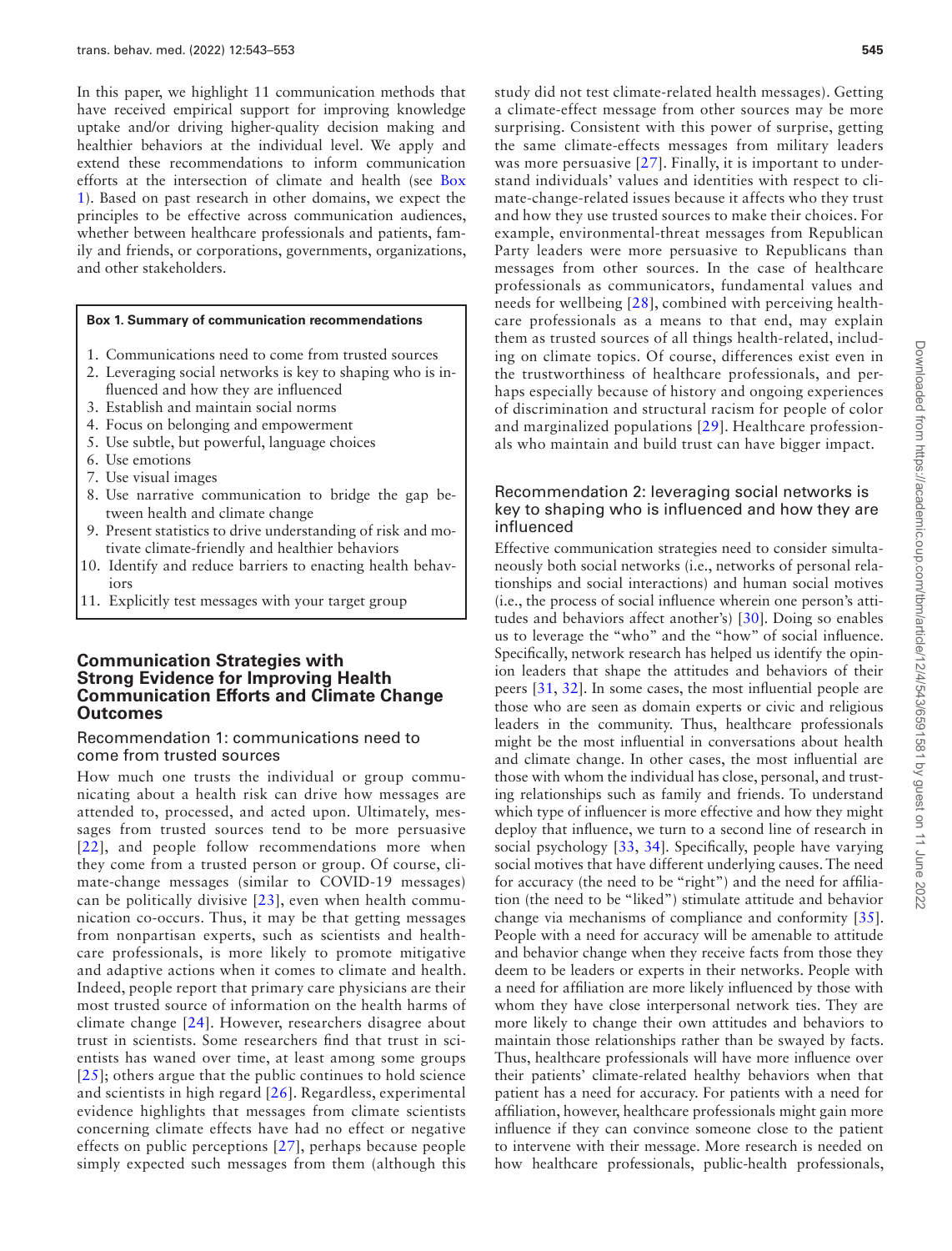and others might be able to change a person's motives from affiliation to accuracy.

# Recommendation 3: establish and maintain social norms

What people perceive that others are doing or should be doing can guide and direct behaviors; we tend to conform to social norms. As a result, normative social influence can be an effective strategy to promote behavior change [\[36](#page-8-25), [37](#page-8-26)]. Different types of social norms exist and can affect behaviors. *Descriptive norms* delineate prevalence rates in a population (e.g., how often do people do some behavior) whereas *injunctive norms* relate to beliefs about whether a behavior is generally valued or spurned. Individuals given feedback about a descriptive norm—for example, that their household energy use was less than that of other similar households—tended to increase energy use unless that descriptive norm was used in tandem with an injunctive norm indicating that decreased energy use is good [[37](#page-8-26)]. In general, individuals tend to underestimate how much descriptive norms affect their decisions [[38\]](#page-8-27). These effects also can be strengthened by inviting people to work with others toward a common goal (e.g., "Let's do it together") [\[39\]](#page-8-28). With injunctive norms about how valued a behavior is, expectations about others' beliefs about climate change are important to consider [\[40\]](#page-8-29). Such beliefs paradoxically can lead to an unwillingness to discuss the topic with others if, for example, a belief exists that peers do not care about the topic, a phenomenon known as "pluralistic ignorance" [\[41](#page-8-30)].

Both descriptive and injunctive norms also can be dynamic (i.e., malleable and shifting over time). Communicating such *dynamic norms* can be effective in changing behaviors. For example, communicating the injunctive norm that habits such as driving and eating red meat are harmful to the wellbeing of the planet and one's health can create a dynamic shift in norms, by decreasing widespread acceptance of such unsustainable behaviors [\[42\]](#page-8-31). Then, communicating that dynamic norm shift using social networks can drive further decreases in behaviors and their acceptability. It is important to understand the mechanisms underlying large norm shifts necessary for addressing climate change because they may point to needed changes in communications about climate change and health.

Thus, communicators can use descriptive and injunctive norms to facilitate individual behavior change. For example, they could describe the negative impacts of climate change on communities similar to the one in which the targeted individual lives and, then, highlight that many people care about these effects and are affected by them. Further, communicating the worsening impact that climate-change is having on certain vulnerable communities and how more individuals are becoming concerned about this issue can effectively communicate a dynamic norm to facilitate behavior change.

A key area for future research in climate and health emerges from research by Bicchieri and Dimant. They demonstrate that communicating norms is less effective when the person's behavior is independent of others [[43](#page-8-32)]. Such independence can occur either because the person believes their behavior meets their own needs (so descriptive norms will not be as effective) or because they believe their behavior is the right thing to do (making injunctive norms less effective). For example, telling an individual that some behavior is common in another group may not mean that they also think it is common in their own group. When using norms, communicators need to identify and specify a relevant reference group to avoid such interpretations, a more difficult task in primarily individualistic societies, such as the United States of America.

#### Recommendation 4: values – focus on belonging and empowerment

Another key strategy is to identify organizations where people have either formal or informal membership and to which they feel like they belong, such as religious communities, civic groups, employers, and professional organizations. These organizations then can deliver messages for greater effect when attempting to empower people with greater understanding of the severe health consequences of climate change. Positive (and negative) effects of organizations communicating messages emerge because organizations teach people norms, values, and behaviors. When these thoughts, feelings, and actions align, people can feel a shared social identity, known as organizational identification [[44](#page-8-33)]. Research in organizational health communication, for example, has found that when people identify more with an organization delivering a health message, they have more positive thoughts and feelings about the message, and they are more likely to be persuaded by it [\[45](#page-8-34)]. Furthermore, when people feel like they belong in an organization that provides them with health information, they are more likely to share this information with others, thus increasing its impact [\[46\]](#page-8-35). The positive health effects of organizational identification even extend to online communities, like support groups [\[47](#page-8-36)]. Thus, the feelings of connection in online and other groups might offer another avenue to share health-related climate-change messages.

# Recommendation 5: use subtle, but powerful, language choices

When trying to motivate people to act, it matters what words we choose to use. For example, Dearing and Lapinski [[48](#page-8-37)] suggested that when working with stakeholders skeptical of climate change, framing messages around health may better facilitate acceptance of recommendations. Sometimes called temporal framing, "considerations of future consequences" [[49](#page-8-38)] provides a powerful cognitive construct with insights into how to motivate people to act in the present when the benefits primarily occur in the future. Empirical work has focused considerably on healthy behaviors [\[50](#page-8-39)]. However, studies demonstrate that pro-environmental behaviors and future time perspectives are positively related [\[51](#page-9-0)], suggesting that this approach is reasonable for climate-health communication. Yet scholars have done little work on how to apply these theories to communication practices that can affect decisions and behavior when articulating the relationship between climate change and health.

Current climate-change communication tends to focus on its long-term impacts (e.g., slowly rising temperatures and sea levels). However, emphasizing nearer-term health benefits of climate-change mitigation behaviors (e.g., improved air pollution with a transition away from fossil fuels) increases perceptions of fossil-fuel harm as well as intentions to engage in consumer advocacy [\[52](#page-9-1)]. In fact, emphasizing health benefits can be more effective for issue engagement compared to economic, national security, environmental, morality, and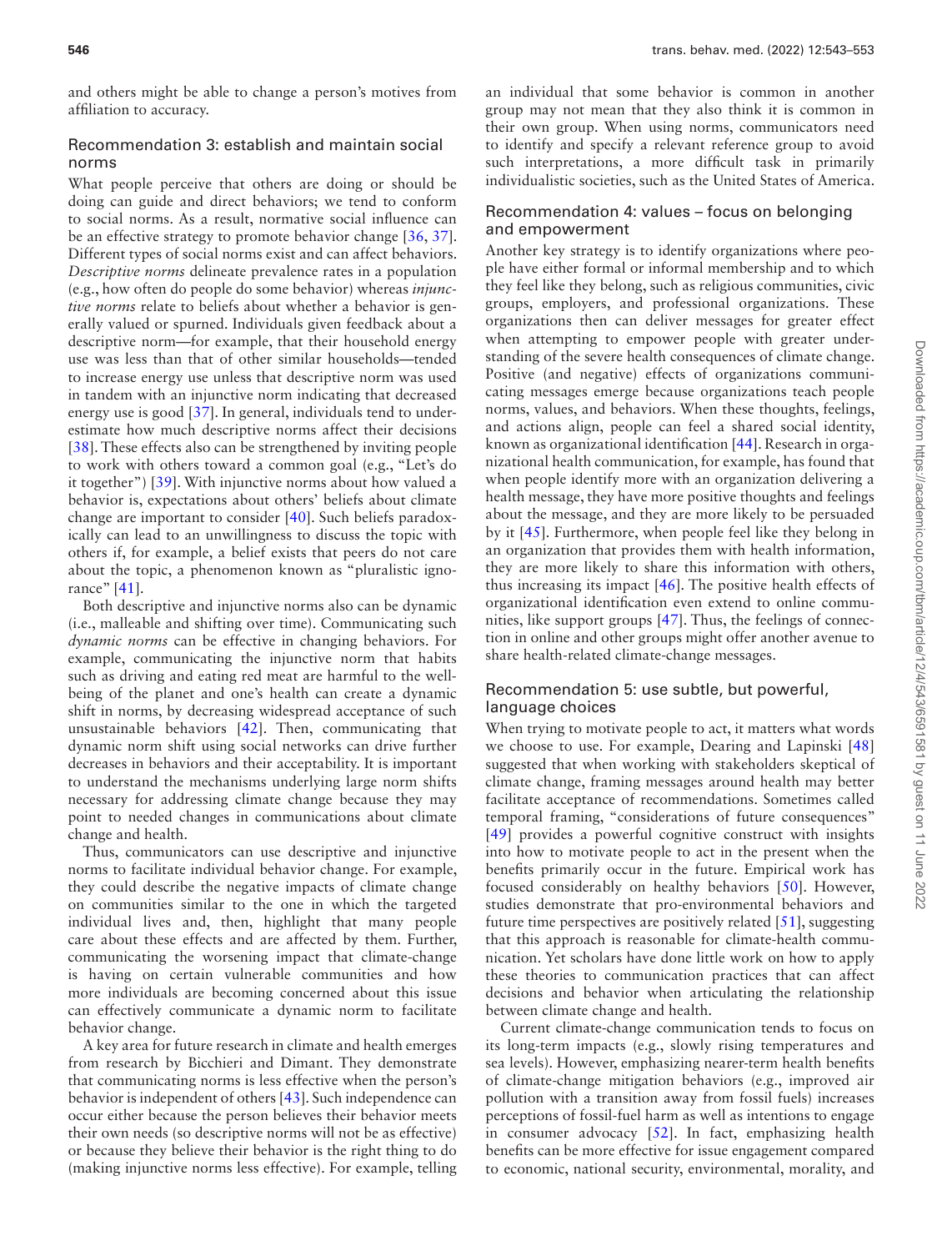political conflict framing [\[53\]](#page-9-2) and may be particularly effective among people who are politically moderate and somewhat conservative [\[54](#page-9-3)]. Thus, we recommend taking this public health issue-framing approach when communicating climate change and health messages to diverse and large audiences. In general, highlighting or "framing" climate change as a public health issue can make the issues personally relevant [[55](#page-9-4), [56](#page-9-5)].

In addition to framing, another linguistic strategy that offers promise is referred to as agency assignment; communicators can use verbs to change the focus of causation [\[57\]](#page-9-6). This feature of messages is subtle, but prior research in health contexts has found that direct messages (e.g., a virus can harm a person) evoke stronger intentions to take protective actions than more indirect messages such as saying a person could contract a disease caused by the virus [\[58](#page-9-7), [59](#page-9-8)]. Using language to convey that environmental threats can harm people's health could be an important messaging approach to use but needs more experimental tests.

#### Recommendation 6: use emotions

Health psychological research has a long history of using negative emotions to compel behavior change. From early attempts to scare patients to quit smoking by showing diseased lung tissue to efforts in the eighties to reduce drug use by showing a pan with fried eggs with its now (in)famous tagline "this is your brain on drugs." These fear appeals have had limited success as messages by themselves but are more successful when combined with action plans to increase people's confidence in their ability to act (e.g., provide concrete information about how to quit smoking, avoid drug use, and reduce energy consumption at home) [\[60\]](#page-9-9).

More recently, the role of affect (defined as good or bad feelings about an object that are generally milder than a full-blown emotion, and are experienced at the moment of judgment or choice) in information processing, decision making, and behavior change has seen greater formalization. We use fast intuitive feelings to determine our judgments and decisions in a wide range of important personal and societal decisions, often without conscious awareness [[61\]](#page-9-10). These feelings seem to precede and determine judgments of risk and benefit. Furthermore, researchers have uncovered evidence for three discrete affect functions that appear to underlie both health communication and decision making: (a) affect as information, (b) affect as spotlight, and (c) affect as motivator [\[62\]](#page-9-11). We discuss these functions in turn and provide relevant examples for climate-related processing and behavior change.

First, affect can act as information, substituting for other data-based sources, such as relevant statistics and informing the individual's evaluation of health or environmental threats. For example, through the workings of the "affect heuristic" [\[63\]](#page-9-12), people with high levels of negative affect to climate change (e.g., worry, anxiety) may perceive climate change as imminent and catastrophic whereas those with lower levels of negative affect perceive it as an unlikely distant threat not worth their consideration. This affective coloring is often based on individuals' experiences accumulated over their lifespan, but it can also arise in the moment, for example, as a result of visual images and narratives (see Recommendations 7 and 8). Then, conscious or unconscious affective reactions to information can lead to a decreased use of risk-based and statistical information. As a result, if a person feels good about fossil fuels, they will likely perceive its benefits as greater and risks as smaller—despite statistical evidence—than another

The second function, "affect as spotlight," follows this quick evaluation and directs the individual to information that often validates an existing feeling. In other words, affect allows the retrieval of similar affectively-coded circumstances. To continue the example above, high negative affect in response to climate change will direct the individual to seek information that confirms the catastrophic nature of climate change; they may also disregard positive developments because it is outside the "spotlight of attention." Over time, repeated exposure to fear-inducing climate-change information can increase the immediacy of the threat, increase the level of negative affect, and might lead to climate-related actions and particularly if people believe their actions can make a difference [\[60](#page-9-9)]. However, communicators may need to draw attention to positive developments to maintain hope, confidence, and continued action [[66](#page-9-15)].

Affect as a motivator is the third, most well-known function. Negative affect, such as worry and anxiety, can motivate health actions such as cancer screening, especially when a clear action plan is given [\[67\]](#page-9-16). Attaching positive and negative affect to choice options through the use of verbal evaluative labels also can alter choices, perhaps especially when the options are perceived as abstract and meaningless as they sometimes are in health  $[65]$ . It may also motivate climaterelated actions. For example, rising sea levels and people's migratory patterns in the next decade may be perceived as far off in the future. Visually simulating them and their potential outcomes may motivate more information seeking (affect as spotlight) and/or motivate people to behave differently including by demanding action from the government (affect as motivator) [[68\]](#page-9-17).

In summary, affect is a powerful influence on decision making and health behavior change. Affect determines a quick evaluation of a situation as good or bad, it directs further information seeking, often to confirm the initial evaluation of the situation, and it is capable of both motivating and limiting action. The functions do not need to occur sequentially as described, but can also occur simultaneously.

#### Recommendation 7: use visual images

Visual images (e.g., pictures conveying the health harms of smoking or animations depicting changes to the heart with heart disease) can be highly effective communication tools. Images and text-based or verbal information can differentially influence concern and motivate protective action, primarily because they are processed in distinct cognitive systems [\[63](#page-9-12), [69](#page-9-18)]. Text and verbal information are processed within an abstract, conceptual system of reasoned and linguistic processes whereas images are processed within a concrete-experiential system that is relatively non-analytic and encodes experiences as images and perceptual memories. Multiple mechanisms, distinct to the concrete-experiential system, contribute to the persuasive potency of visual images in communications.

First, visual images are superior to text or verbal information in attracting attention [\[70](#page-9-19)]. Visual images capture and direct attention, thereby serving as an entry point into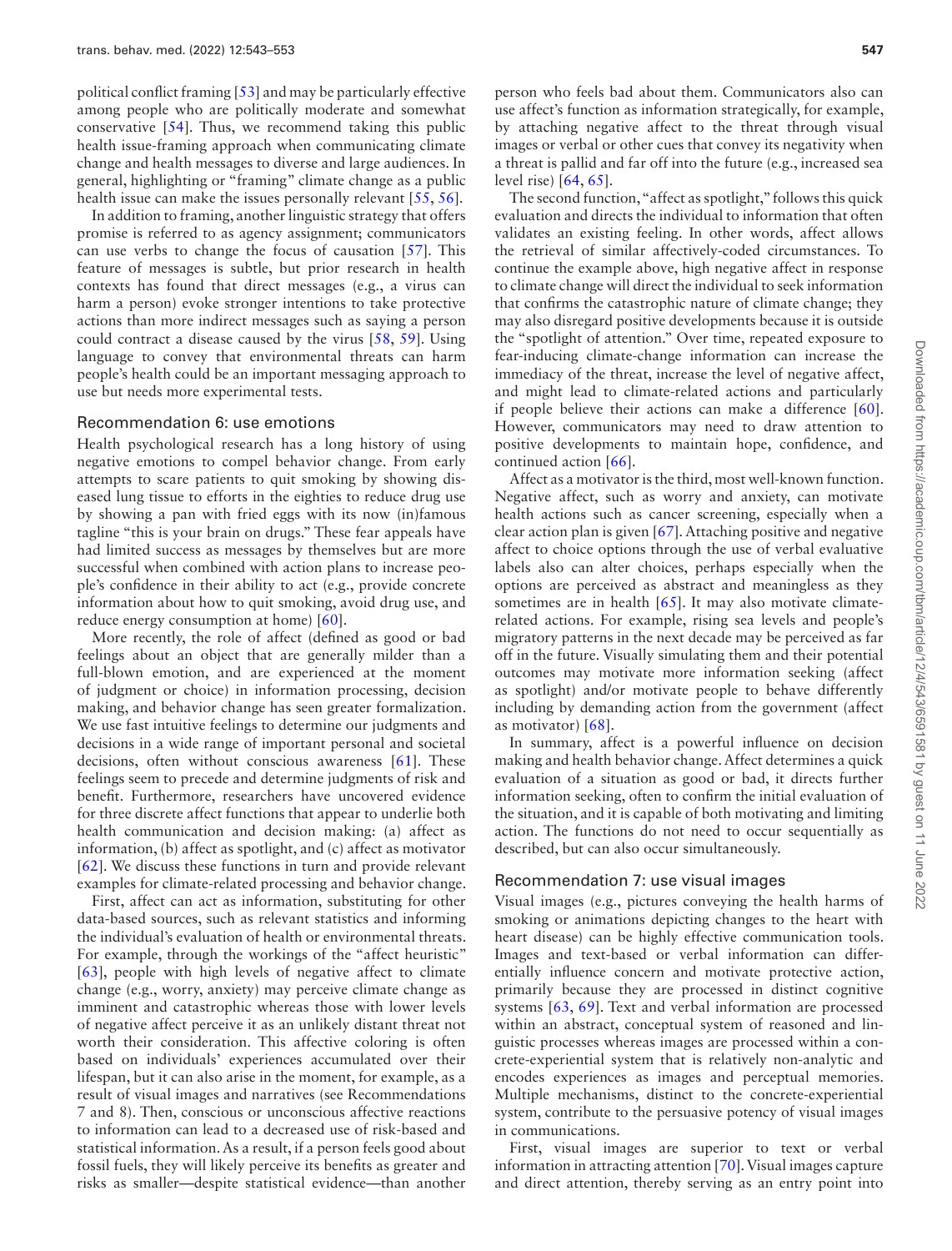the communication. This attentional advantage is particularly strong when a communication induces fear-related reactions. Fear arousal activates the visual-spatial regions of the brain and enhances vigilance in attention to visual-spatial information about the threat [[71\]](#page-9-20). These processes induce richer encoding and memory of the images [[72\]](#page-9-21). Images are also processed more rapidly than linguistic information, and they evoke mental experiences that are close to the perceptual reality of those experiences [[73](#page-9-22), [74](#page-9-23)]. As such, they are readily accepted as credible and valid depictions of reality. Using images depicting concrete environmental damage and health harms of climate change in communications could enhance the acceptance of this information by those who are skeptical of its validity.

Furthermore, images, relative to words, can induce stronger emotional responses [[75](#page-9-24), [76](#page-9-25)] that can fuel risk perceptions, concern, and motivations to take protective action. Images can do so by instilling more affective meaning about the issue, which leads people to internalize the information as personally relevant and important [[77](#page-9-26), [78](#page-9-27)]. As one example in the health domain, pictorial warnings for cigarettes are more effective than text warnings in arousing worry, discouraging smoking, and increasing quit attempts [[64](#page-9-13), 79–82]. In the environmental domain, images of pollution (e.g., smokestacks billowing out black smoke) and natural disasters linked with climate change (e.g., wildfires) evoke fear and anger which, in turn, may motivate actions such as endorsement of climate change policies and energy conservation [\[78,](#page-9-27) [83,](#page-9-28) [84](#page-9-29)]. Images eliciting positive emotions can also be impactful. Images depicting actions to mitigate climate change (e.g., solar panels) can promote positive emotions and hope which, in turn, promote actions to mitigate climate change [[53](#page-9-2), [78](#page-9-27), [83\]](#page-9-28).

Communications that use visual images to promote a coherent understanding of the links between risk status, protective behavior, and health outcomes have been shown to enhance protective motivations and behavior change [[85,](#page-9-30) [86](#page-9-31)], suggesting that images could be highly efficient and effective in instilling a coherent understanding of the abstract and complex associations between climate change and health. Environmental threats themselves can be difficult to understand because they tend to be "invisible", complex, distant, and hard to imagine [[87\]](#page-9-32). Further, their direct and indirect health connections can be insidious, complex, and abstract. For example, it can be difficult to grasp information that higher pollen levels caused by warmer temperatures make asthma worse when it is presented solely in an abstract, textbased format. Communications that incorporate images can aid in overcoming this sense of invisibility and abstractness, enhancing understanding of environmental and health risks, and motivating action.

Images also can be used to enhance perceived efficacy to take actions that contribute meaningfully to climate change mitigation and disease control. This potential is important given the growing evidence that efficacy perceptions are resistant to change via verbal or text communications that target explicit, deliberative reasoning processes; rather, efficacy beliefs are shifted more through non-analytic, experiential, and image-based processes [\[88\]](#page-9-33). For example, images of people taking pro-environmental actions (e.g., protesting, walking or riding bikes, choosing "green" products at the store) may enhance efficacy beliefs by conveying that many others also are able to engage in those actions [[89\]](#page-9-34).

Finally, visual images can out-perform text-based information in communications because they are generally easier to remember [[72](#page-9-21), [73](#page-9-22)], and, when emotional, they make associated information more memorable over time [[90](#page-9-35), [91\]](#page-9-36). Images can instill vivid mental images that are highly accessible and, when activated, have strong and typically automatic, non-deliberative influences on behavior motivations [[74](#page-9-23)]. In the health domain, images are recalled more readily and, relative to text information, induce greater changes in protective behaviors [\[85,](#page-9-30) [92](#page-9-37)]. In the environmental domain, threat images (e.g., ocean plastic pollution) instill rich mental images that are recalled better than comparable information from text-based messages. Further, these mental images enhance the formation of pro-environmental goals and behavior change [\[93](#page-9-38)].

Although visual images can be powerful communication tools for promoting persuasion and protective action, they must be selected with care and after adequate testing with members of the target audience. Images selected by intuition alone can be ineffective and even backfire. For example, using abstract and distal images conveying the "global" nature of climate change and its health consequences can make the issue seem less personally relevant and reduce the message's impact on behavior and policy endorsement [\[94\]](#page-9-39). Images that are decontextualized and seemingly dissociated from accompanying text messages can also undermine persuasiveness and, in turn, behavior change [\[93](#page-9-38), [95\]](#page-10-0). Communicators should avoid using images that are not clearly relevant to the primary communication aims, as they will detract attention and recall away from the critical points [[96](#page-10-1)].

#### Recommendation 8: use narrative communication to bridge the gap between health and climate change

Similar to traditional health communication, climate-change communication largely employs rhetorical arguments focused on promoting awareness and increasing knowledge, often through the presentation of statistical evidence (e.g., probabilities, graphs) and facts (e.g., temperatures are rising, hurricanes becoming more intense) [[97](#page-10-2)]. Although facts are important components of both health and climate change communication and especially when communicated in an evidence-based manner, transferring knowledge, and raising awareness can be insufficient to motivate behavior change. Further, evidence suggests that climate-change beliefs are heavily influenced by cultural values and worldviews rather than factual knowledge [[98](#page-10-3), [99\]](#page-10-4). Moreover, a disconnect often exists between the information presented (in both climate-change- and health-communication domains) and the relevance of this information within a person's own life [[100](#page-10-5)]. Health-focused narratives can increase perceptions of this relevance and have effects on emotions, beliefs, attitudes, and behavior change intentions, making them a potentially useful tool [\[101\]](#page-10-6). Further, evidence suggests that narratives can shape an individual's comprehension, preferences, and opinions about climate change and promote behavior change [[99](#page-10-4), [102,](#page-10-7) [103](#page-10-8)]. Thus, narrative communication, one of the most basic forms of human interaction, may be particularly suited to bridging the gap between health information, climate change, and how they relate to one's personal life.

Narratives are stories describing fictional or true-life experiences that address social issues or political events, told in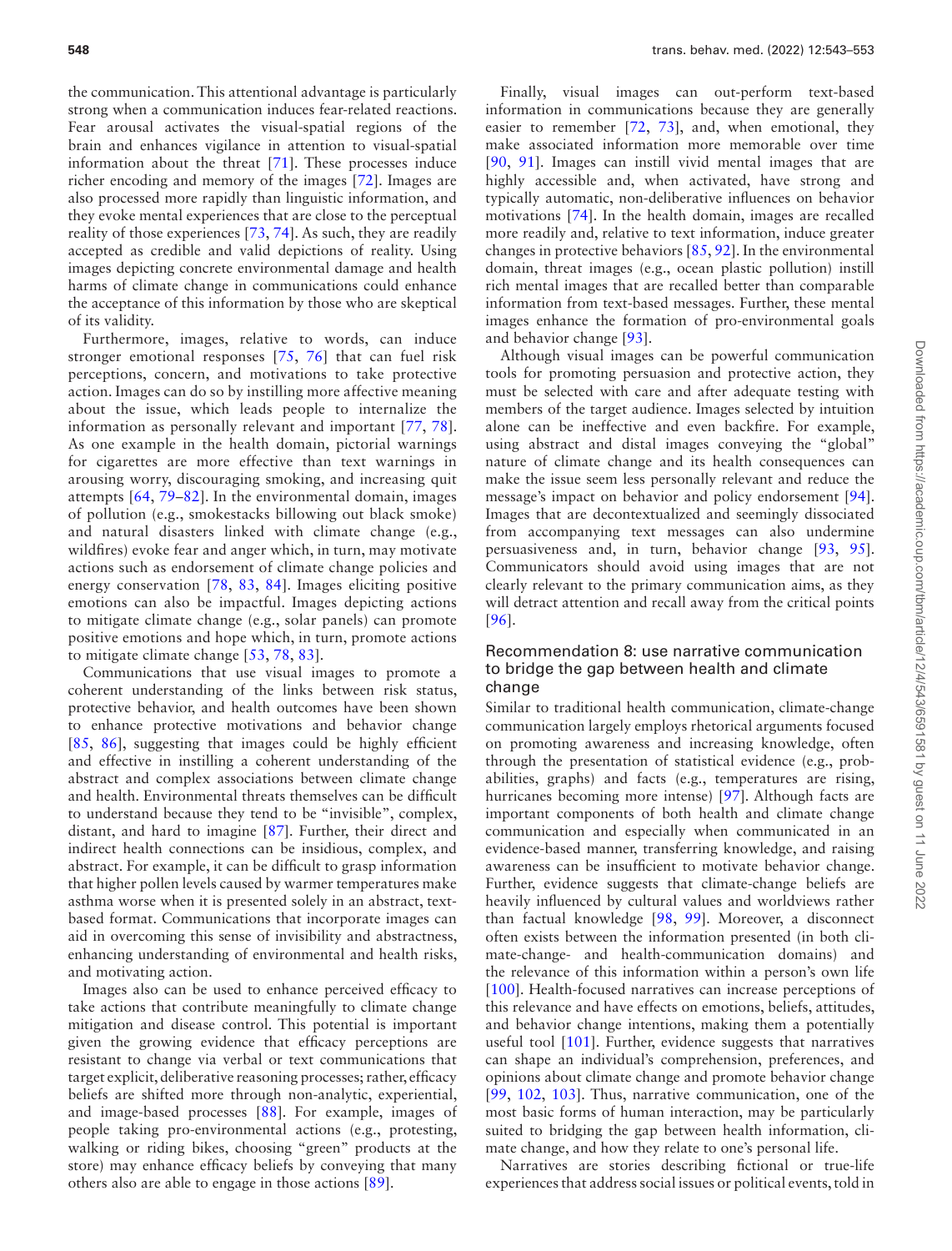a chronological sequence of events, with a persuasive element that is implicitly embedded within the story [103–105]. Instead of presenting a series of logical arguments, narratives engage the audience with fictional or real-life experiences that are difficult to dispute [[106](#page-10-9)]. During a narrative, an individual can be "transported" into another person's experiences, and for a short time, the receiver is absorbed within the story [\[107,](#page-10-10) [108](#page-10-11)]. A "transported" individual is more likely to believe the experiences of the narrator and therefore is less likely to dispute information presented in the story [\[105\]](#page-10-12). By reducing this cognitive resistance in the audience, a narrative can change attitudes and increase self-efficacy, intentions, and behaviors [[109\]](#page-10-13). The perception that the story is similar to the real world increases the transportation of the audience [[110](#page-10-14)]. Other factors moderate the effectiveness of the narrative message, such as the extent of involvement in the story plot, how relevant or relatable the message is to the audience's own life, how immersed one is with the story, and how concentrated is the message receiver. Additionally, identifying with the characters (i.e., having similar goals and perspectives) and developing emotions for the characters creates a greater influence of their perspective on the beliefs of the audience and has been shown to increase knowledge and shift attitudes, beliefs, and behaviors [[111](#page-10-15)].

Narrative storytelling has power in delivering information related to climate change and, independently, to health [112–115]. Its effectiveness as a tool to modify beliefs and behaviors at the intersection of climate change and health has not been examined but may be particularly valuable in communicating information and motivating health behavior and climate change mitigating actions.

To this end, we suggest important elements to include within narratives communicating health-behavior change and climate-change mitigation. These narratives should define the problem (e.g., climate change and its impact on health), indicate the causes (e.g., burning of fossil fuels), and discuss the potential solutions (e.g., transitioning away from fossil fuels to renewable energy) and moral responsibilities (e.g., certain populations disproportionately bear the health burdens; those who contributed the least to climate change suffer the most) [\[116,](#page-10-16) [117\]](#page-10-17). Because other societal stakeholders can put forward impactful but opposing narratives, narratives also should help build understanding of the scientific process and scientific reasoning to counteract such opposing narratives [\[118\]](#page-10-18). Further, Tàbara et al. [\[119\]](#page-10-19) have recommended using transformative narratives, which tell a positive and engaging story, that convey a future vision, and provide solutions and strategies for attaining this vision.

#### Recommendation 9: present statistics to drive understanding of risk and motivate climate-friendly and healthier behaviors

Providing people with climate-related health statistics may educate and motivate. However, many people lack basic numeric skills. For example, about a third of American adults are considered innumerate [\[120](#page-10-20)]. As a result, numbers might confuse rather than inform [\[121\]](#page-10-21). Nonetheless, providing numbers can help correct false facts and misinterpretations while avoiding surprise, regret, and anger when the unexpected occurs. Because people also prefer getting statistics and perceive them as useful [[122](#page-10-22), [123\]](#page-10-23) providing statistics will help earn the public's trust and build healthier behaviors

[[124\]](#page-10-24). In fact, providing numbers matters for health decisions. In one study, participants read about a drug prescribed to treat high cholesterol [\[125\]](#page-10-25). Participants read about its side effects and were randomly assigned to see side-effect likelihoods in non-numeric form (e.g., headaches are common) or numeric form (seven percent get headaches). Most non-numeric participants overestimated its risk whereas numeric participants more accurately understood their chances of experiencing side effects and were more willing to follow doctor recommendations. Findings held for those higher and lower in numeric ability. In a climate-related study, participants again were randomly assigned to receive numeric or nonnumeric information about the scientific consensus concerning human-caused climate change [\[126\]](#page-10-26). When provided the correct statistics, participants across political ideologies became more accurate and confident about the consensus. Hart [\[127\]](#page-10-27) also demonstrated that less numerate participants presented with a numeric description of the impact of climate change on polar bears were more worried and concerned for polar bears than those presented with a nonnumeric description; the same effect did not hold for the highly numerate.

Current methods of presenting statistics, however, are often too difficult for the public who need communicators to provide simple, easy-to-understand, and appropriate comparisons. Visual data displays can promote comprehension [\[128](#page-10-28)], but designing them is difficult, and can lead to worse comprehension [\[129\]](#page-10-29). When presenting numbers to patients or the public, communicators should first identify a communication goal(s) by ascertaining what the individual should get out of the communication and then by selecting information and information displays that allow these goals to be met. With an established communication goal, the communicator then can decide how to present the data relevant to that goal.

Three key points exist for effective information displays reduce cognitive effort, increase information meaning, and draw attention to important information [\[130](#page-10-30)]. First, when a communication requires less cognitive effort from people, they understand more. Messages should include only the key information and most relevant options rather than all the information. Communicators also should do any math for their audiences. For example, rather than informing people about the risk of climate-related flooding this year, messages should convey the risk for a longer period relevant to how long they can see themselves living in the area. In the COVID-19 pandemic, telling people the number of infectious cases in their area has been common. However, after identifying the communication goal was to help people understand the risks of going to a 100-person wedding, the communicator instead could calculate that cumulative risk, telling them, for example, how likely it is that at least one COVIDpositive person would be present at a wedding of that size. Second, people will sometimes understand what a number is (e.g., 9% risk), but not how it feels (its good/bad affective meaning) or what it means for them. This difference is particularly prevalent in unfamiliar situations. The meaning of numeric information should also be conveyed in such cases, telling people that the 9% risk means it is very high or quite uncommon, or using a frequency format (9 people out of 100) rather than the percentage format, or providing comparisons so people can figure out the meaning of the numbers on their own [[126](#page-10-26),[130](#page-10-30)]. Finally, when people ignore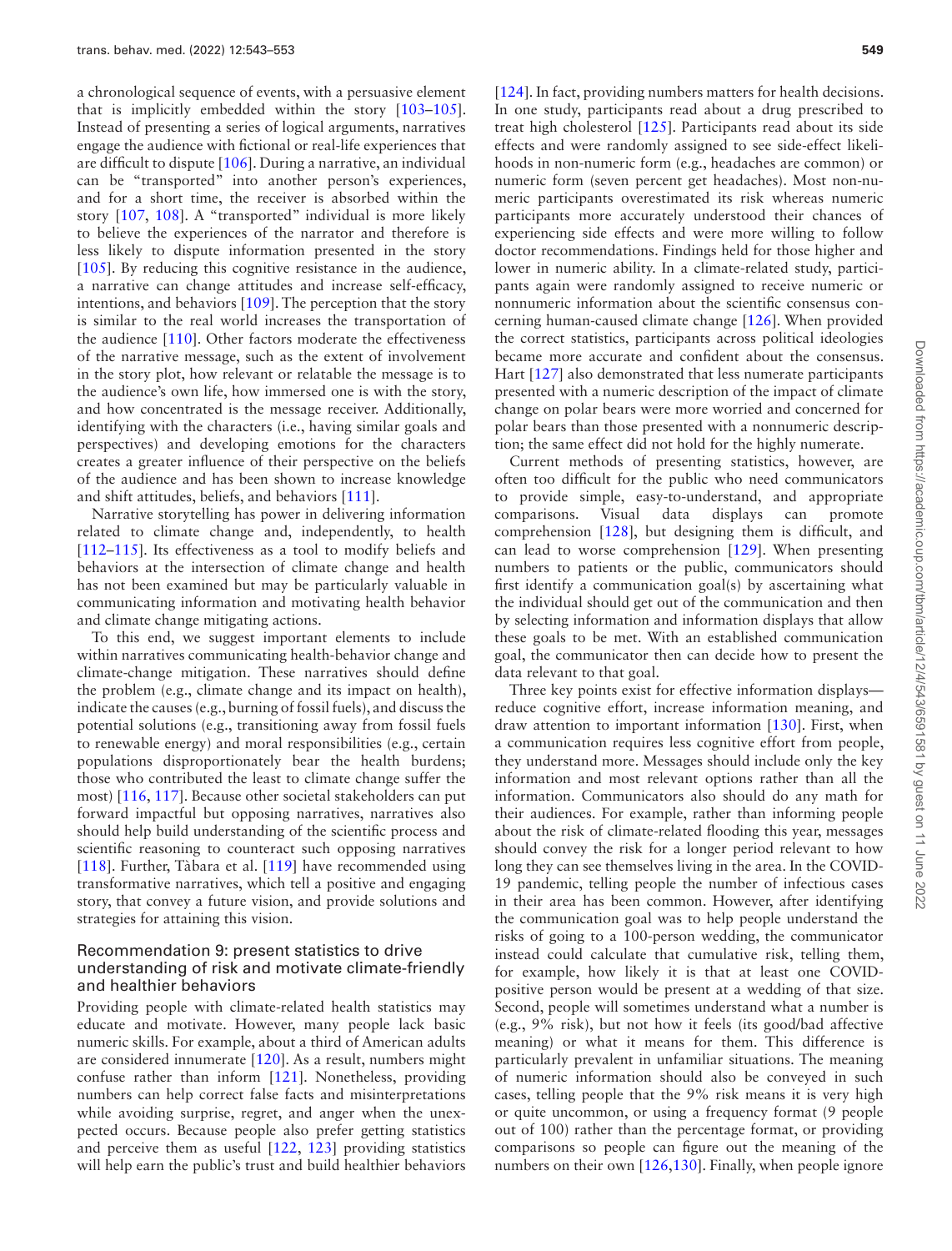important information, communicators can draw attention to it by mentioning it first or last or by emphasizing it (e.g., on paper, its font can be made bigger or bolder). Providing the right facts is important but not enough. Communicators also need to provide them in comprehensible and easy-to-evaluate ways so that the information can be understood and used by decisionmakers. Doing so also can reduce the effects of prior miscommunication or misinformation [[125](#page-10-25)].

#### Recommendation 10: identify and reduce barriers

Behaviors are determined by how much they are valued balanced against barriers to performing them. Reducing those barriers can help people increase their healthy and climate-friendly behaviors. For example, as mentioned earlier, providing concrete action plans (e.g., about smoking cessation) can help communications have greater impact as people are motivated by the message AND they know what to do. In the Pacific Northwest, COVID-19 has had the unexpected benefit of helping people get used to purchasing and wearing face masks, an important barrier reduction during recent wildfires that produced toxic air. Other research identifies perceptions of high costs and/or low benefits as barriers. Connecting climate-change behaviors with lower concrete personal or local costs or higher concrete benefits increases the likelihood that people will engage in climate-friendly behaviors [[131](#page-10-31), [132](#page-10-32)]. For example, people are more likely to eat less red meat for climate reasons when they consider that it also improves their health. Similarly, active transportation (e.g., biking, scooters) is more likely to be adopted when communicators advocate individual health benefits. Furthermore, focusing on such sustainable behaviors can affect healthy behaviors at the individual level and also boost climate policy support [\[133\]](#page-10-33).

#### Recommendation 11: explicitly test messages with your target group

Involving stakeholders in crafting messages likely will lead to messages that resonate better, leading to greater comprehension of key concepts and healthier, climate-friendly behaviors. Communications also should be tested explicitly for their impact on comprehension, affect and emotions, thoughts, risk and benefit perceptions, and, ultimately, behaviors prior to their use. Such research should be conducted in appropriate populations that vary in their political ideology and particularly in vulnerable populations who are likely to be or should be affected by the communication. If no budget exists for testing, experts at least should prioritize information from most to least important and identify gaps in the target audience's understanding. A good alternative to focus groups are one-on-one interviews with people similar to the intended target audience, for example in terms of levels of education, knowledge, and experience. With more budget, testing messages against one another, such as in messaging experiments or a clinical trial, is crucial to identify those messages likely to produce the best outcomes.

# **Conclusions**

Given that researchers have conducted limited studies about communication at the intersection of climate change and health, an enormous opportunity exists to rapidly advance this knowledge. Current evidence about effective communication strategies from related domains can guide initial communication attempts. Consideration of other aspects of the architecture of health decisions also may point towards ways to stimulate the ultimate effectiveness of communications [[134](#page-10-34)]. For example, nudges at the point-of-purchase that make healthy, environmentally friendly options easier to access may increase choices of them, thus boosting the impact of earlier convincing communications. Meanwhile, further research should rapidly examine the unique aspects of climate change and health to arrive at the most effective communication strategies—with potentially transformational results [\[135\]](#page-10-35).

# **Funding**

This paper was funded in part by the National Science Foundation (grant no. SES-2017651) to E. P. P. B. is a Cancer Research Training Award (CRTA) Fellow with the Health Behaviors Research Branch (HBRB) at the National Cancer Institute. The content of this paper is solely the responsibility of the authors and does not necessarily represent the official views or policies of the US National Cancer Institute, National Institutes of Health, Department of Health and Human Services, or the National Science Foundation.

**Conflict of Interest**: All authors declare that they have no conflicts of interest

**Human Rights:** This article does not contain any studies with human participants

**Informed Consent:** This study does not involve human participants.

**Welfare of Animals:** This article does not contain animals. **Transparency Statement:** Study registration, analysis pre-registration, and data, analytic-code, and materials availability are not relevant to this commentary.

# **References**

- <span id="page-7-0"></span>1. IPCC. Climate change 2014: synthesis report. In: Core Writing Team, Pachauri RK, Meyer LA, eds, Contribution of Working Groups I, II and III to the Fifth Assessment Report of the Intergovernmental Panel on Climate Change. Cambridge University Press; 2014. Available at [https://www.ipcc.ch/site/assets/uploads/2018/02/](https://www.ipcc.ch/site/assets/uploads/2018/02/SYR_AR5_FINAL_full.pdf) [SYR\\_AR5\\_FINAL\\_full.pdf.](https://www.ipcc.ch/site/assets/uploads/2018/02/SYR_AR5_FINAL_full.pdf)
- <span id="page-7-1"></span>2. Haines A, Ebi K. The imperative for climate action to protect health. *N Engl J Med.* 2019;380(3):263–273.
- <span id="page-7-2"></span>3. IPCC. Climate change 2021: the physical science basis. In Masson-Delmotte V, Zhai P, Pirani A, Connors SL, Péan C, Berger S, Caud N, Chen Y, Goldfarb L, Gomis MI, Huang M, Leitzell K, Lonnoy E, Matthews JBR, Maycock TK, Waterfield T, Yelekçi O, Yu R, Zhou B, eds, Contribution of Working Group I to the Sixth Assessment Report of the Intergovernmental Panel on Climate Change. Cambridge University Press; 2021. Available at [https://](https://www.ipcc.ch/assessment-report/ar6/) [www.ipcc.ch/assessment-report/ar6/.](https://www.ipcc.ch/assessment-report/ar6/)
- 4. Salas RN, Lester PK, Hess JJ. *2021 lancet countdown on health and climate change policy brief for the United States of America*. Countdown U.S. Policy Brief. 2021. Available at [https://www.](https://www.lancetcountdownus.org/wp-content/uploads/2021/10/USA-2021-English-Lancet-Countdown-Policy-Brief.pdf) [lancetcountdownus.org/wp-content/uploads/2021/10/USA-2021-](https://www.lancetcountdownus.org/wp-content/uploads/2021/10/USA-2021-English-Lancet-Countdown-Policy-Brief.pdf) [English-Lancet-Countdown-Policy-Brief.pdf](https://www.lancetcountdownus.org/wp-content/uploads/2021/10/USA-2021-English-Lancet-Countdown-Policy-Brief.pdf). Accessibility verified April 25, 2022.
- 5. Shindell D, Ru M, Zhang Y, et al. Temporal and spatial distribution of health, labor, and crop benefits of climate change mitigation in the United States, *Proc Natl Acad Sci USA.* 2021;118(46):e2104061118.
- 6. Scovronick N, Budolfson M, Dennig F, et al. The impact of human health co-benefits on evaluations of global climate policy. *Nat Commun.* 2019;10(1):2095.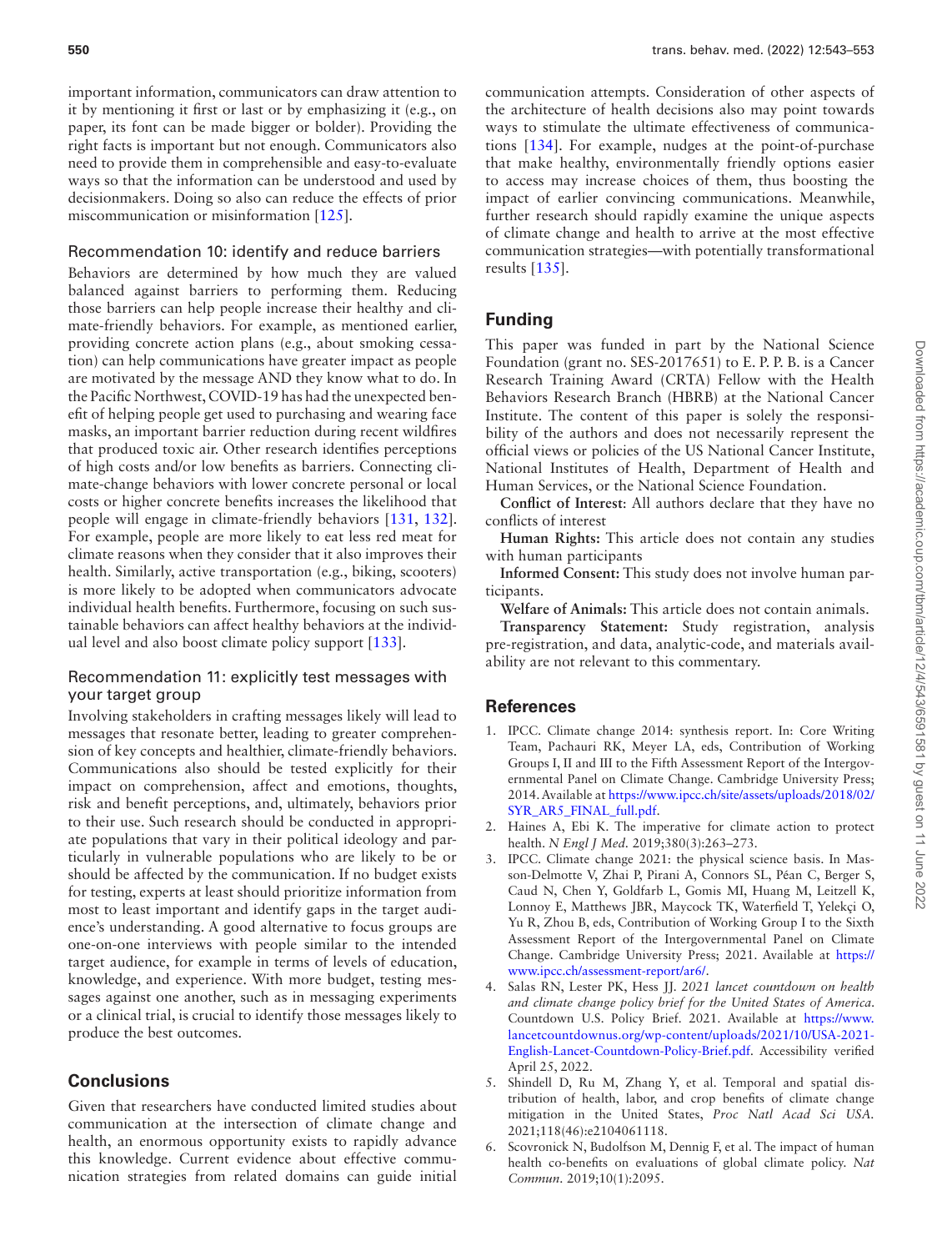- 7. Vandyck T, Keramidas K, Kitous A, et al. Air quality co-benefits for human health and agriculture counterbalance costs to meet Paris Agreement pledges. *Nat Commun.* 2018;9(1):4939.
- 8. Smith KR, Woodward A, Campbell-Lendrum D, et al. Human health: Impacts, adaptation, and co-benefits. In: Field CB, Barros VR, Dokken DJ, Mach KJ, Mastrandrea MD, Bilir TE, Chatterjee M, Ebi KL, Estrada YO, Genova RC, Girma B, Kissel ES, Levy AN, MacCracken S, Mastrandrea PR, White LL, eds, *Climate Change 2014: Impacts, Adaptation, and Vulnerability*. Cambridge, UK, and NY: Cambridge University Press; 2014:709–754.
- 9. Zhang Y, Smith SJ, Bowden JH, Adelman Z, West JJ. Co-benefits of global, domestic, and sectoral greenhouse gas mitigation for US air quality and human health in 2050. *Environ Res Lett.* 2017;12:114033.
- 10. Romanello M, McGushin A, Di Napoli C, et al. The 2021 report of the Lancet Countdown on health and climate change: code red for a healthy future. *Lancet.* 2021;398(10311):1619–1662.
- <span id="page-8-0"></span>11. Salas RN, Malina D, Solomon CG. Prioritizing health in a changing climate. *N Engl J Med.* 2019;381(8):773–774.
- <span id="page-8-1"></span>12. Orlove B, Shwom R, Markowitz E, Cheong SM. Climate decision-making. *Annu Rev Environ Resour.* 2020;45(1):271–303.
- <span id="page-8-2"></span>13. Salas RN. Environmental racism and climate change - missed diagnoses. *N Engl J Med.* 2021;385(11):967–969.
- <span id="page-8-3"></span>14. Mendoza-Vasconez, McLaughlin E, Sallis JF, et al. Advocacy to support climate and health policies: recommended Actions for the Society of Behavioral Medicine. *Transl Behav Med.* 2022.
- <span id="page-8-4"></span>15. Simis MJ, Madden H, Cacciatore MA, Yeo SK. The lure of rationality: why does the deficit model persist in science communication? *Public Underst Sci.* 2016;25(4):400–414.
- <span id="page-8-5"></span>16. Kumar A, Malla MA, Dubey A. With corona outbreak: nature started hitting the reset button globally. *Front Public Health.* 2020;8:569353.
- <span id="page-8-6"></span>17. Rume T, Islam SMD. Environmental effects of COVID-19 pandemic and potential strategies of sustainability. *Heliyon.* 2020;6(9):e04965.
- <span id="page-8-7"></span>18. National Research Council. *Encouraging Adoption of Protective Behaviors to Mitigate the Spread of COVID-19: Strategies for Behavior Change.* Washington, DC: The National Academies Press; 2020. doi: [10.17226/25881](https://doi.org/10.17226/25881)
- <span id="page-8-8"></span>19. Torres C, Ogbu-Nwobodo L, Alsan M, et al.; COVID-19 Working Group. Effect of physician-delivered COVID-19 public health messages and messages acknowledging racial inequity on black and white adults' knowledge, beliefs, and practices related to COVID-19: a randomized clinical trial. *JAMA Netw Open.* 2021;4(7):e2117115.
- <span id="page-8-9"></span>20. Jalloh MF, Nur AA, Nur SA, et al. Behaviour adoption approaches during public health emergencies: implications for the COVID-19 pandemic and beyond. *BMJ Global Health.* 2021;6(1):e004450.
- <span id="page-8-10"></span>21. Ng JY, Ntoumanis N, Thøgersen-Ntoumani C, et al. Self-determination theory applied to health contexts: a meta-analysis. *Perspect Psychol Sci.* 2012;7(4):325–340.
- <span id="page-8-11"></span>22. Pornpitakpan C. The persuasiveness of source credibility: a critical review of five decades' evidence. *J Appl Soc Psychol.* 2004;34(2):243–281.
- <span id="page-8-12"></span>23. Jasny L, Waggle J, Fisher DR. (). An empirical examination of echo chambers in US climate policy networks. *Nat Clim Change.* 2015;5:782–786.
- <span id="page-8-13"></span>24. Roser-Renouf C, Maibach EW. Strategic communication research to illuminate and promote public engagement with climate change. In: Hope D, Bevin R, eds, *Change and Maintaining Change. Nebraska Symposium on Motivation*, Vol. 65. Cham: Springer; 2018. doi: [10.1007/978-3-319-96920-6\\_6](https://doi.org/10.1007/978-3-319-96920-6_6)
- <span id="page-8-14"></span>25. Hmielowski JD, Feldman L, Myers TA, Leiserowitz A, Maibach E. An attack on science? Media use, trust in scientists, and perceptions of global warming. *Public Underst Sci.* 2014;23(7):866– 883.
- <span id="page-8-15"></span>26. Leshner AI. Trust in science is not the problem. *Issues Sci Technol.* 2021;37(3):16–18. [https://issues.org/trust-in-science-is-not-the](https://issues.org/trust-in-science-is-not-the-problem-engagement-leshner/)[problem-engagement-leshner/](https://issues.org/trust-in-science-is-not-the-problem-engagement-leshner/)
- <span id="page-8-16"></span>27. Bolsen T, Palm R, Kingsland JT. The impact of message source on the effectiveness of communications about climate change. *Sci Commun.* 2019;41(4):464–487.
- <span id="page-8-17"></span>28. Deci EL, Ryan RM. The "what" and "why" of goal pursuits: human needs and the self-determination of behavior. *Psychol Inq.* 2000;11(4):227–268.
- <span id="page-8-18"></span>29. Egede LE, Walker RJ. Structural racism, social risk factors, and Covid-19—a dangerous convergence for Black Americans. *N Engl J Med.* 2020;383(12):e77.
- <span id="page-8-19"></span>30. Contractor NS, DeChurch LA. Integrating social networks and human social motives to achieve social influence at scale. *Proc Natl Acad Sci U S A.* 2014;111(suppl 4):13650–13657.
- <span id="page-8-20"></span>31. Friedkin N. *A Structural Theory of Social Influence*. Cambridge: Cambridge University Press; 1998.
- <span id="page-8-21"></span>32. Friedkin NE, Proskurnikov AV, Tempo R, Parsegov SE. Network science on belief system dynamics under logic constraints. *Science.* 2016;354(6310):321–326.
- <span id="page-8-22"></span>33. Cialdini RB. The science of persuasion. *Sci Am.* 2001;284(2):76– 81.
- <span id="page-8-23"></span>34. Cialdini RB. Crafting normative messages to protect the environment. *Curr Dir Psychol Sci.* 2003;12(4):105–109.
- <span id="page-8-24"></span>35. Cialdini RB, Goldstein NJ. Social influence: compliance and conformity. *Annu Rev Psychol.* 2004;55:591–621.
- <span id="page-8-25"></span>36. Schultz PW, Khazian AM, Zaleski AC. Using normative social influence to promote conservation among hotel guests. *Soc Influ.* 2008;3(1):4–23.
- <span id="page-8-26"></span>37. Schultz PW, Nolan JM, Cialdini RB, Goldstein NJ, Griskevicius V. The constructive, destructive, and reconstructive power of social norms. *Psychol Sci.* 2007;18(5):429–434.
- <span id="page-8-27"></span>38. Nolan JM, Schultz PW, Cialdini RB, Goldstein NJ, Griskevicius V. Normative social influence is underdetected. *Pers Soc Psychol Bull.* 2008;34(7):913–923.
- <span id="page-8-28"></span>39. Howe LC, Carr PB, Walton GM. Normative appeals motivate people to contribute to collective action problems more when they invite people to work together toward a common goal. *J Pers Soc Psychol.* 2021;121(2):215–238.
- <span id="page-8-29"></span>40. Nolan JM. Social norm interventions as a tool for pro-climate change. *Curr Opin Psychol.* 2021;42:120–125.
- <span id="page-8-30"></span>41. Geiger N, Swim JK. Climate of silence: pluralistic ignorance as a barrier to climate change discussion. *J Environ Psychol.* 2016;47:79–90.
- <span id="page-8-31"></span>42. Sparkman G, Howe L, Walton G. How social norms are often a barrier to addressing climate change but can be part of the solution. *Behav Public Policy.* 2021;5(4):528–555.
- <span id="page-8-32"></span>43. Bicchieri C, Dimant E. Nudging with care: the risks and benefits of social information. *Public Choice*. 2019. doi: [10.1007/s11127-](https://doi.org/10.1007/s11127-019-00684-6) [019-00684-6](https://doi.org/10.1007/s11127-019-00684-6)
- <span id="page-8-33"></span>44. Dutton JE, Dukerich JM, Harquail CV. Organizational images and member identification. *Adm Sci Q.* 1994;39(2):293–363.
- <span id="page-8-34"></span>45. Stephens KK, Goins ES, Dailey SL. Organizations disseminating health messages: the roles of organizational identification and HITs. *Health Commun.* 2014;29(4):398–409.
- <span id="page-8-35"></span>46. Crook B, Stephens KK, Pastorek AE, Mackert M, Donovan EE. Sharing health information and influencing behavioral intentions: the role of health literacy, information overload, and the internet in the diffusion of healthy heart information. *Health Commun.* 2016;31(1):60–71.
- <span id="page-8-36"></span>47. Zhu Y, Stephens KK. Online support group participation and social support: incorporating identification and interpersonal bonds. *Small Group Res.* 2019;50(5):593–622.
- <span id="page-8-37"></span>48. Dearing JW, Lapinski M. Multisolving innovations for climate and health: message framing to achieve broad public support. *Health Aff.* 2020;39(12):2175–2181.
- <span id="page-8-38"></span>49. Strathman A, Gleicher F, Boninger DS, Edwards CS. The consideration of future consequences: weighing immediate and distant outcomes of behavior. *J Pers Soc Psychol.* 1994;66(4):742–752.
- <span id="page-8-39"></span>50. Murphy L, Dockray S. The consideration of future consequences and health behaviour: a meta-analysis. *Health Psychol Rev.* 2018;12(4):357–381.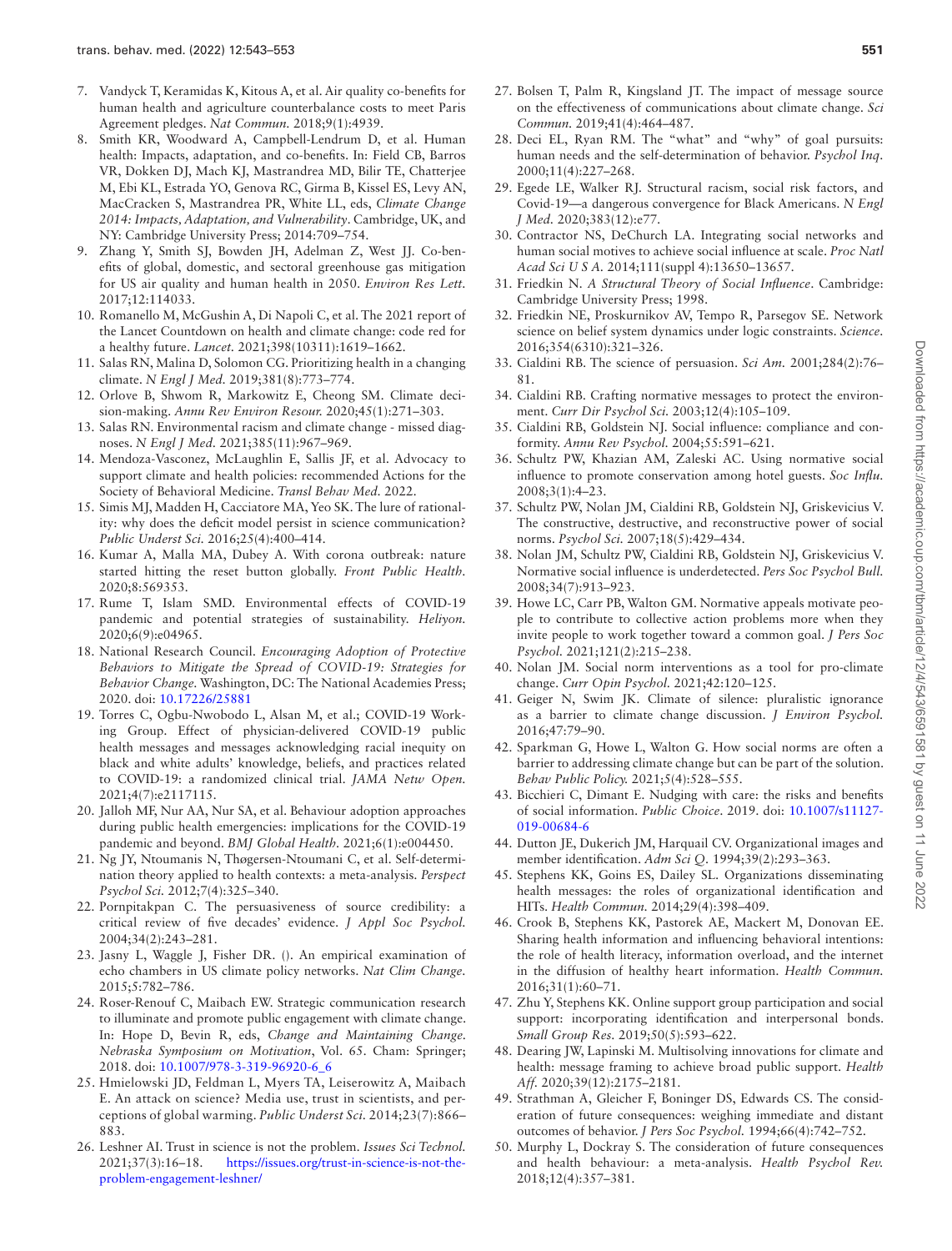- <span id="page-9-0"></span>51. Milfont TL, Wilson J, Diniz P. Time perspective and environmental engagement: a meta-analysis. *Int J Psychol.* 2012;47(5):325–334.
- <span id="page-9-1"></span>52. Kotcher J, Maibach E, Choi WT. Fossil fuels are harming our brains: identifying key messages about the health effects of air pollution from fossil fuels. *BMC Public Health.* 2019;19(1):1079.
- <span id="page-9-2"></span>53. Feldman L, Hart PS. Is there any hope? How climate change news imagery and text influence audience emotions and support for climate mitigation policies. *Risk Anal.* 2018;38(3):585–602.
- <span id="page-9-3"></span>54. Kotcher J, Maibach E, Montoro M, Hassol SJ. How Americans respond to information about global warming's health impacts: evidence from a National Survey Experiment. *Geohealth.* 2018;2(9):262–275.
- <span id="page-9-4"></span>55. Maibach EW, Leiserowitz A, Roser-Renouf C, Mertz CK. Identifying like-minded audiences for global warming public engagement campaigns: an audience segmentation analysis and tool development. *PLoS One.* 2011;6(3):e17571.
- <span id="page-9-5"></span>56. Weathers MR, Mosher MM, Maibach E. Communicating the public health implications of climate change. In: Holmes DC, Richardson LM, eds, *Research Handbook on Communicating Climate Change*. Northampton, MA: Edward Elgar Publishing, Inc.; 2020:259–261.
- <span id="page-9-6"></span>57. Dowty D. Thematic proto-roles and argument selection. *Language.* 1991;67(3):547–619.
- <span id="page-9-7"></span>58. McGlone MS, Bell RA, Zaitchik ST, McGlynn J 3rd. Don't let the flu catch you: agency assignment in printed educational materials about the H1N1 influenza virus. *J Health Commun.* 2013;18(6):740–756.
- <span id="page-9-8"></span>59. McGlone MS, Stephens KK, Rodriguez SA, Fernandez ME. Persuasive texts for prompting action: agency assignment in HPV vaccination reminders. *Vaccine.* 2017;35(34):4295–4297.
- <span id="page-9-9"></span>60. Witte K, Allen M. A meta-analysis of fear appeals: implications for effective public health campaigns. *Health Educ Behav.* 2000;27(5):591–615.
- <span id="page-9-10"></span>61. Slovic P, Peters E. Risk perception and affect. *Curr Dir Psychol Sci.* 2006;15(6):322–325.
- <span id="page-9-11"></span>62. Peters E, Lipkus I, Diefenbach MA. The functions of affect in health communications and in the construction of health preferences. *J Commun.* 2006;56(suppl 1):S140–S162.
- <span id="page-9-12"></span>63. Slovic P, Finucane ML, Peters E, MacGregor DG. Risk as analysis and risk as feelings: some thoughts about affect, reason, risk, and rationality. *Risk Anal.* 2004;24(2):311–322.
- <span id="page-9-13"></span>64. Evans AT, Peters E, Strasser AA, Emery LF, Sheerin KM, Romer D. Graphic warning labels elicit affective and thoughtful responses from smokers: results of a randomized clinical trial. *PLoS One.* 2015;10(12):e0142879.
- <span id="page-9-14"></span>65. Peters E, Dieckmann NF, Västfjäll D, Mertz CK, Slovic P, Hibbard JH. Bringing meaning to numbers: the impact of evaluative categories on decisions. *J Exp Psychol Appl.* 2009;15(3):213–227.
- <span id="page-9-15"></span>66. Marlon JR, Bloodhart B, Ballew MT, et al. How hope and doubt affect climate change mobilization. *Front Commun.* 2019;4. Doi: [10.3389/fcomm.2019.00020](https://doi.org/10.3389/fcomm.2019.00020)
- <span id="page-9-16"></span>67. Diefenbach MA, Miller SM, Daly MB. Specific worry about breast cancer predicts mammography use in women at risk for breast and ovarian cancer. *Health Psychol.* 1999;18(5):532–536.
- <span id="page-9-17"></span>68. Jamieson KH, Hardy BW. Leveraging scientific credibility about Arctic Sea ice trends in a polarized political environment. *Proc Natl Acad Sci U S. .* 2014;111(suppl 4):13598–13605.
- <span id="page-9-18"></span>69. Epstein S. Integration of the cognitive and the psychodynamic unconscious. *Am Psychol.* 1994;49(8):709–724.
- <span id="page-9-19"></span>70. Bucher HJ, Schumacher P. The relevance of attention for selecting news content: an eye-tracking study on attention patterns in the reception of print and online media. *Communications.* 2005;31:347–368.
- <span id="page-9-20"></span>71. Shackman AJ, Sarinopoulos I, Maxwell JS, Pizzagalli DA, Lavric A, Davidson RJ. Anxiety selectively disrupts visuospatial working memory. *Emotion.* 2006;6(1):40–61.
- <span id="page-9-21"></span>72. Putman P, Van Honk J, Kessels RP, Mulder M, Koppeschaar HP. Salivary cortisol and short and long-term memory for emotional faces in healthy young women. *Psychoneuroendocrinology.* 2004;29(7):953–960.
- <span id="page-9-22"></span>73. Paivio A, Walsh M, Bons T. Concreteness effects on memory: when and why? *J Exp Psychol: Learn Mem Cogn.* 1994;20(5):1196– 1204.
- <span id="page-9-23"></span>74. Stacy AW, Ames SL, Knowlton BJ. Neurologically plausible distinctions in cognition relevant to drug use etiology and prevention. *Subst Use Misuse.* 2004;39(10–12):1571–1623.
- <span id="page-9-24"></span>75. Holmes EA, Mathews A. Mental imagery and emotion: a special relationship? *Emotion.* 2005;5(4):489–497.
- <span id="page-9-25"></span>76. Schwartz GE, Weinberger DA, Singer JA. Cardiovascular differentiation of happiness, sadness, anger, and fear following imagery and exercise. *Psychosom Med.* 1981;43(4):343–364.
- <span id="page-9-26"></span>77. Smith N, Leiserowitz A. The rise of global warming skepticism: exploring affective image associations in the United States over time. *Risk Anal.* 2012;32(6):1021–1032.
- <span id="page-9-27"></span>78. Smith N, Leiserowitz A. The role of emotion in global warming policy support and opposition. *Risk Anal.* 2014;34(5):937–948.
- 79. Magnan RE, Cameron LD. Do young adults perceive that cigarette graphic warnings provide new knowledge about the harms of smoking? *Ann Behav Med.* 2015;49(4):594–604.
- 80. Hammond D, Fong GT, McDonald PW, Brown KS, Cameron R. Graphic Canadian cigarette warning labels and adverse outcomes: evidence from Canadian smokers. *Am J Public Health.* 2004;94(8):1442–1445.
- 81. Noar SM, Hall MG, Francis DB, Ribisl KM, Pepper JK, Brewer NT. Pictorial cigarette pack warnings: a meta-analysis of experimental studies. *Tob Control.* 2016;25(3):341–354.
- 82. Brewer NT, Hall MG, Noar SM, et al. Effect of pictorial cigarette pack warnings on changes in smoking behavior: a randomized clinical trial. *JAMA Intern Med.* 2016;176(7):905–912.
- <span id="page-9-28"></span>83. Leviston Z, Price J, Bishop B. Imagining climate change: the role of implicit associations and affective psychological distancing in climate change responses. *Eur J Soc Psychol.* 2014;44(5):441–454.
- <span id="page-9-29"></span>84. O'Neill SJ, Boykoff M, Niemeyer S, Day SA. On the use of imagery for climate change engagement. *Glob Environ Change.* 2013;23(2):413–421.
- <span id="page-9-30"></span>85. Lee TJ, Cameron LD, Wünsche B, Stevens C. A randomized trial of computer-based communications using imagery and text information to alter representations of heart disease risk and motivate protective behaviour. *Br J Health Psychol.* 2011;16(Pt 1):72–91.
- <span id="page-9-31"></span>86. McBride C, De Heer H, Tekola Ayele F, Davey G. Using genomic knowledge to improve health promotion interventions in the developing world. In: Fisher EB, Cameron LD, Christensen AJ, Ulrike E, Gao Y, Oldenburg B, Snoek FJ, eds, *Principles and Concepts of Behavioral Medicine: A Global Handbook*. New York, NY: Springer; 2019:713–736.
- <span id="page-9-32"></span>87. Lorenzoni I, Nicholson-Cole S, Whitmarsh L. Barriers perceived to engaging with climate change among UK public and their policy implications. *Glob Environ Change.* 2007;17(*3–4*):445–459.
- <span id="page-9-33"></span>88. Hornsey MJ, Chapman CM, Oelrich DM. Why is it so hard to teach people they can make a difference: climate change efficacy as a non-analytic form of reasoning. *Think Reason*. 2021. doi: [10.1080/13546783.2021.1893222](https://doi.org/10.1080/13546783.2021.1893222)
- <span id="page-9-34"></span>89. Gulliver R, Chapman CM, Solly K, Schultz T. Testing the impact of images in environmental campaigns. *J Environ Psychol.* 2020;71:101468.
- <span id="page-9-35"></span>90. Peters E, Shoots-Reinhard B, Evans AT, et al. Pictorial warning labels and memory for cigarette health-risk information over time. *Ann Behav Med.* 2019;53(4):358–371.
- <span id="page-9-36"></span>91. Shoots-Reinhard B, Erford B, Romer D, et al. Numeracy and memory for risk probabilities and risk outcomes depicted on cigarette warning labels. *Health Psychol.* 2020;39(8):721–730.
- <span id="page-9-37"></span>92. McCaul KD, Mullens AB, Romanek KM, Erickson SC, Gatheridge BJ. The motivational effects of thinking and worrying about the effects of smoking cigarettes. *Cogn Emot.* 2007;21(8):1780–1798.
- <span id="page-9-38"></span>93. Boomsma C, Pahl S, Andrade J. Imagining change: an integrative approach toward explaining the motivational role of mental imagery in pro-environmental behavior. *Front Psychol.* 2016;7:1780.
- <span id="page-9-39"></span>94. Nicholson-Cole SA. Representing climate change futures: a critique on the use of images for visual communication. *Comput Environ Urban Syst.* 2005;29(3):225–273.